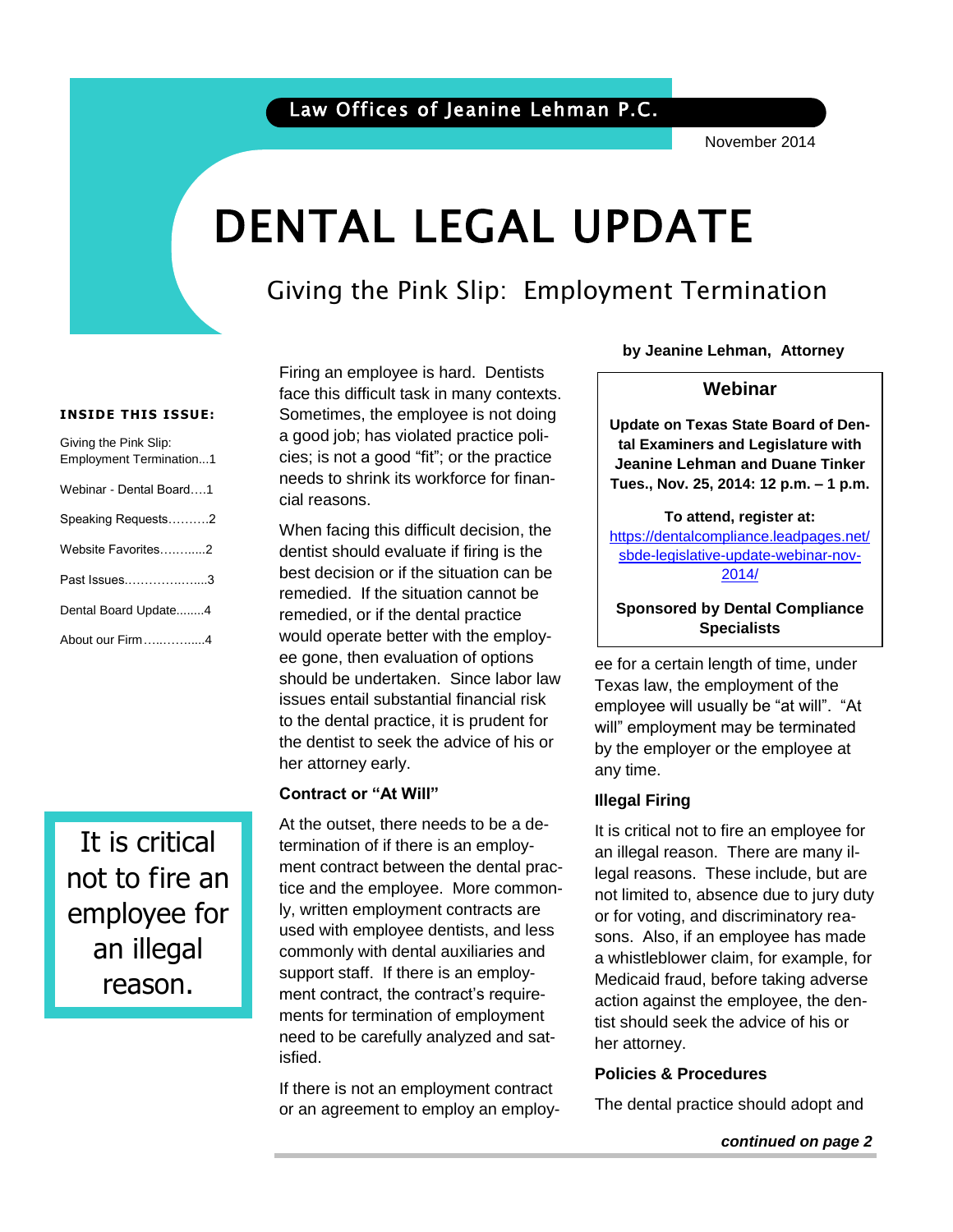### page 2 DENTAL LEGAL UPDATE

#### **Speaking Requests**

For **Jeanine Lehman** and her colleagues to speak to professional and business groups on legal and practice management topics, please contact Jeanine Lehman at **(512) 918-3435** or [jeanine@jeanine.com](mailto:jeanine@jeanine.com)



ļ

#### **Website Favorites**

Law Offices of Jeanine Lehman P.C. [www.jeanine.com](http://www.jeanine.com/)

Capital Area Dental Society [www.capitalareadental.org](http://www.capitalareadental.org/)

Texas State Board of Dental **Examiners** [www.tsbde.state.tx.us](http://www.tsbde.state.tx.us/)

Texas Dental Association [www.tda.org](http://www.tda.org/)

> Texas Academy of General Dentistry [www.tagd.org](http://www.tagd.org/)

American Dental Association [www.ada.org](http://www.ada.org/)

> Texas Workforce **Commission** [www.twc.state.tx.us](http://www.twc.state.tx.us/)

#### **Giving the Pink Slip** *(cont.) --*

follow employment policies and procedures. For fairness to the employee and to mitigate exposures to an unemployment claim and to other risks, it is prudent to provide an employee with oral and written warnings. The Texas Workforce Commission (TWC) has provided a helpful Termination Checklist. See page 3.

#### **Alternatives**

In some circumstances, if relationships with the employee are good and the practice has adequate finances for the employee to stay with the practice for a while, the dentist may want to inform the employee that the employee's employment will not be able to continue, and to encourage the employee to seek other employment. If a budgetary shortfall is expected to be short-term, the dentist may consider if the staff is agreeable to job-sharing or reduced hours. TWC has a voluntary Shared Work program to help employers and employees withstand a slowdown in business. In that program, after a plan is approved by TWC for the employer, certain employees continue to work on a reduced schedule and receive partial unemployment benefits for reduction of hours, and employers may receive a better calculation of their future unemployment tax rate attributable to benefits paid out under the plan.

#### **Termination & Exit Interview**

If firing the employee is necessary, it should be done with dignity and not in anger. It is best for the firing to occur outside of the presence of patients. Also, if possible, it is helpful to have an exit interview with the departing employee to discuss and

document the reasons for the employment termination, to inform the departing employee of continuing obligations, including confidentiality obligations, to obtain the return of all dental practice property, and to listen to the departing employee and to accept the employee's written comments.

#### **Final Paycheck & Payments**

At the termination of employment, if possible, it is helpful to have the final paycheck ready and give it to the employee at that time. By Texas law, an employee whose employment is being terminated by the employer must receive the final paycheck within six calendar days of the termination of employment. By contrast, when an employee resigns, the employee must be paid his final paycheck on the next regularly scheduled payday. Payment for vacation and other leave, and severance pay, must be made if owed to the employee under a written agreement or under a written policy of the employer. If there is no written agreement or written policy, then severance pay is not required, but can be provided voluntarily.

#### **Release**

Some employers provide a separation payment in return for a release of claims by the terminated employee. To accomplish this, a separation and release agreement is signed between the employer and the employee. These agreements are more commonly used by large companies when laying off employees, to mitigate the risk of an employee suing the employer. The agreements are complex and if desired, should be prepared by the employer's attorney.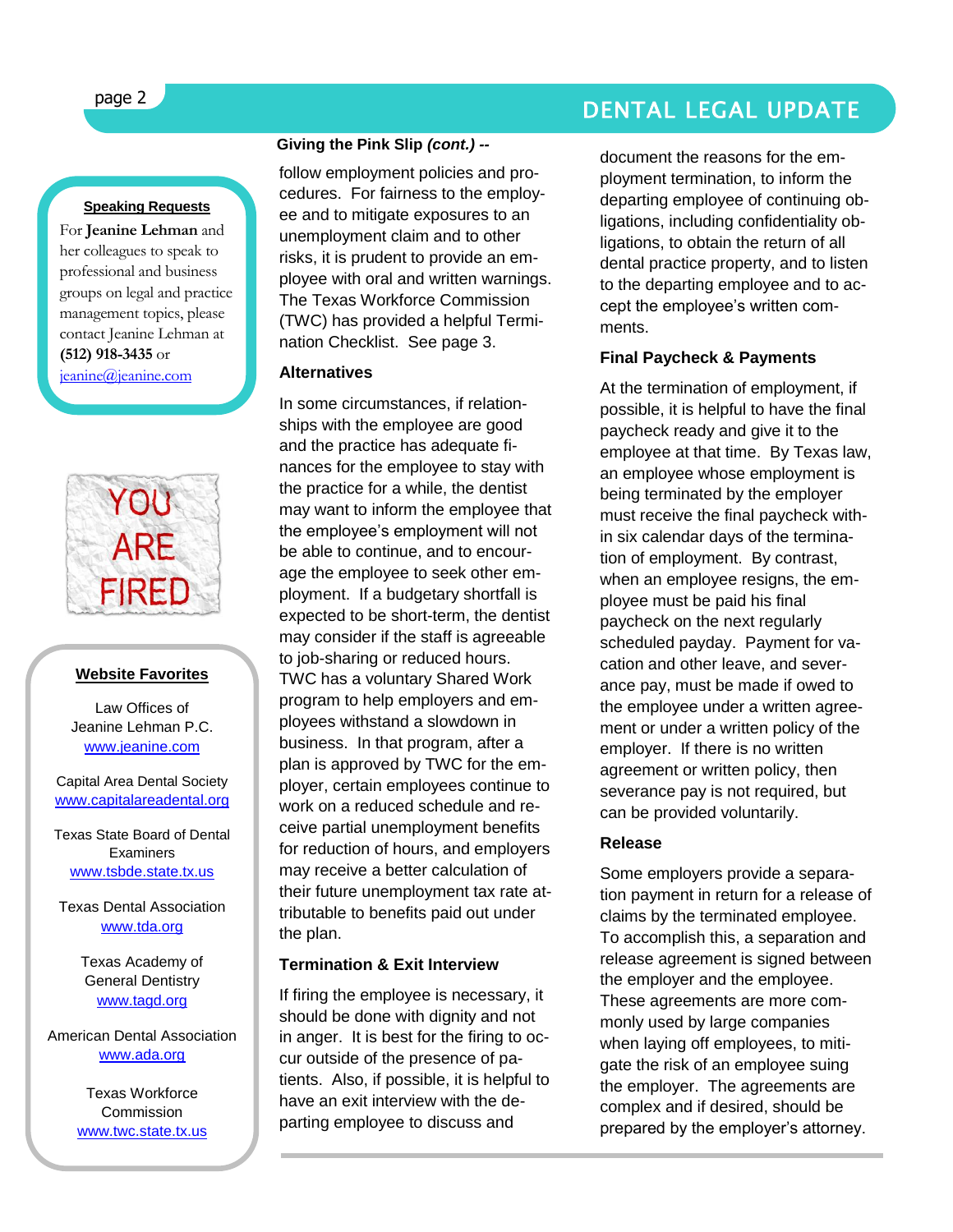### DENTAL LEGAL UPDATE **page 3**

#### **Security Concerns**

When the employee is terminated, the dental practice should take all prudent steps to protect its security. These include, but are not limited to, assuring that the practice has log-on capability to the computer systems used by the employee, disabling the terminated employee's log-on access to computer systems, changing passwords, changing key code access to the office and building, obtaining all keys, potentially changing the locks to the office (with landlord consent/notification), having the employee return all practice property, and notifying practice personnel that the employee is no longer employed.

#### **Unemployment Claim**

Often, after an employee is fired, the employee will file a claim for unemployment benefits with the TWC. The employer may dispute the claim by following the process required by the TWC, but may choose not to dispute the claim. The reason for the employee's termination and the process used for termination, including documented warnings and progressive discipline, are major factors considered in a disputed unemployment claim. If unemployment benefits are paid, the employer does not directly pay for the unemployment benefits paid to the fired employee. Instead, the employer's future unemployment insurance tax rate will be adjusted and then applied to calculate its future unemployment insurance tax payments. The employer's claims history is used to calculate the General Tax Rate, which is one of five components used in calculating the overall tax rate. The rate calculation is at: [http://www.twc.state.tx.us/ui/tax/your-tax](http://www.twc.state.tx.us/ui/tax/your-tax-rates.html#replenishmentTaxRate)[rates.html#replenishmentTaxRate](http://www.twc.state.tx.us/ui/tax/your-tax-rates.html#replenishmentTaxRate) In many cases, the benefit of terminating the employee exceeds the risk of a higher unemployment tax rate.

#### **Legal Advice & Planning**

Given the significant risks in employment relations, it is prudent for dentists to consult with their attorneys when facing the difficult decision to fire employees, so that they can fulfill their obligations and mitigate their risks. ■

**Jeanine Lehman** is an Austin, Texas health law attorney who practices dental, health, real estate, and business law.

#### **Termination Checklist**

- 1.Was there a specific incident close in time to the discharge?
- 2. Can the employer show that the employee violated a known policy or law?
- 3. Are [witnesses](http://www.twc.state.tx.us/news/efte/ui_law_the_claim_and_appeal_process.html#evidence) available?
- 4.Does the employer have [documentation](http://www.twc.state.tx.us/news/efte/ui_law_the_claim_and_appeal_process.html#evidence) to support its reasons for termination?
- 5.Did the employee progress all the way through the [dis](http://www.twc.state.tx.us/news/efte/discipline.html)[ciplinary system?](http://www.twc.state.tx.us/news/efte/discipline.html)
- 6.Was the employee confronted with the problem and given a chance to explain?
- 7.Discrimination issues:
	- a. Does the employee belong to a protected minority? (depending upon the state, the most common minority categories are race, color, religion, gender, age, national origin (including citizenship status), and disability; a few states include sexual orientation, veterans status, and others)
	- b.Was the treatment given to the employee different from that given to non-minorities?
	- c. Was the treatment given to the employee different from that given to other workers in general?
- 8.Was the employee involved in a protected activity?
	- a. Involvement in a claim over wages[, workers' com](http://www.twc.state.tx.us/news/efte/workers_compensation.html)[pensation,](http://www.twc.state.tx.us/news/efte/workers_compensation.html) or discrimination?
	- b[.Jury](http://www.twc.state.tx.us/news/efte/jury_duty.html) o[r military duty?](http://www.twc.state.tx.us/news/efte/legal_issues_for_military_leave.html)
	- c. [Voting?](http://www.twc.state.tx.us/news/efte/voting_time_off.html)
	- d.Refusal to commit an illegal act?
	- e. Inquiring about the legality of an instruction from the employer?
	- f. "Whistleblowing"?
- 9. In the case of a simple layoff, is the company using neutral, business-related criteria, not related to any minority characteristics, to evaluate the affected department and select those who will be laid off?
- 10. Depending upon the answers to these questions, the employer may need to seek legal advice prior to taking any adverse job action against the affected employee.

Source: Especially For Texas Employers, Texas Workforce Commission

**Past issues of the Dental Legal Update are available at [www.jeanine.com](http://www.jeanine.com/)**

The information in this newsletter is not a substitute for legal advice. The information is general in nature and should not be relied upon as legal advice generally, nor is it applicable to any particular situation. For legal advice in a particular situation, the reader is advised to retain an attorney. For reprints, call **(512) 918-3435** or email [jeanine@jeanine.com.](mailto:jeanine@jeanine.com) © 2014 Jeanine Lehman.